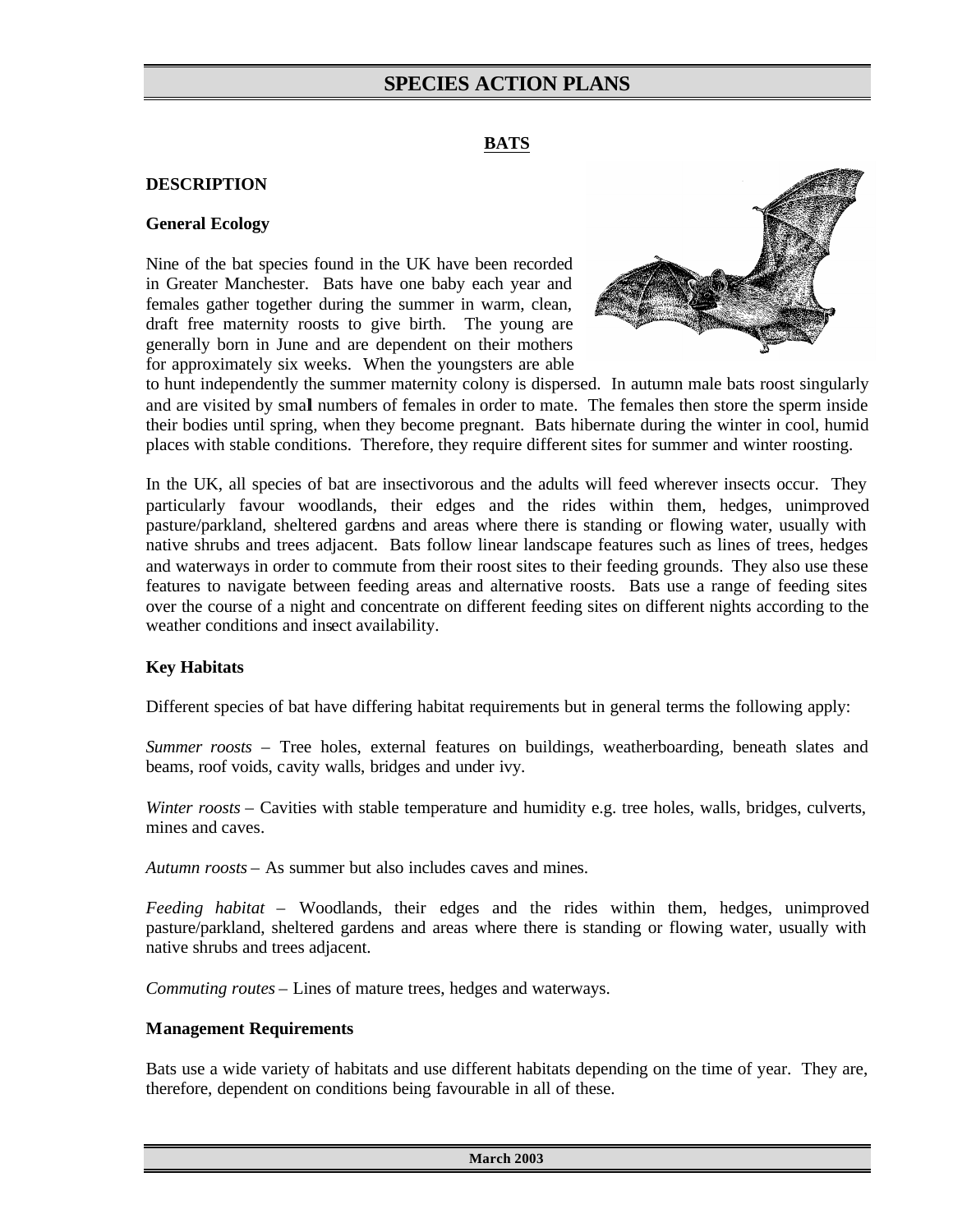## **CURRENT STATUS**

#### **International**

Bats are believed to have declined in many parts of the world in recent years.

### **National**

All species of bats are believed to be under threat in UK. Estimates from the National Bat Colony Survey suggest that the population of pipistrelle bat, for example, has declined by approximately 70% between 1978 and 1993. The pipistrelle bat is a UK BAP Priority Species. All other species of bat that occur in Greater Manchester are considered of conservation concern in the UK.

## **Greater Manchester Resource and Distribution**

Population leve ls of bats in Greater Manchester are inadequately known and as yet, there is little information on trends. There is generally thought to be a decline in bats across Greater Manchester although in some areas anecdotal evidence suggests there may be a slight increase due to reduction in pollution levels, but there is no hard evidence for this.

All bat species are considered to be of conservation importance in Greater Manchester.

*Pipistrelle* – Information on pipistrelle bats is confused by the fact that recently two separate species (P*ipistellus pipistellus* & *Pipistellus pygmaeus*) have been found. Historic data (i.e. before the split) indicates that the pipistrelle occurs in all ten districts of Greater Manchester. Information on the separate species indicates that *P. pistrellus* may be the more common of the two.

*Serotine* – Manchester and Stockport with unconfirmed records in Bury.

*Daubenton's* – Probably occur in all ten districts of Greater Manchester. The species benefits from the high concentration of mill lodges in Greater Manchester.

*Whiskered* – Wigan, Bolton, Bury, Rochdale, Manchester, Trafford, Stockport & Tameside. It is not confirmed in Salford.

*Natterer's* – Bolton and may occur in Wigan and Oldham although this is not confirmed.



*Leisler's* – Trafford and possibly Manchester.

*Noctule* – Wigan, Bolton, Bury, Rochdale, Salford and Trafford. Appears to be in decline in Greater Manchester.

*Brown long-eared* – Wigan, Bolton, Bury, Salford, Trafford and possibly Rochdale and Manchester.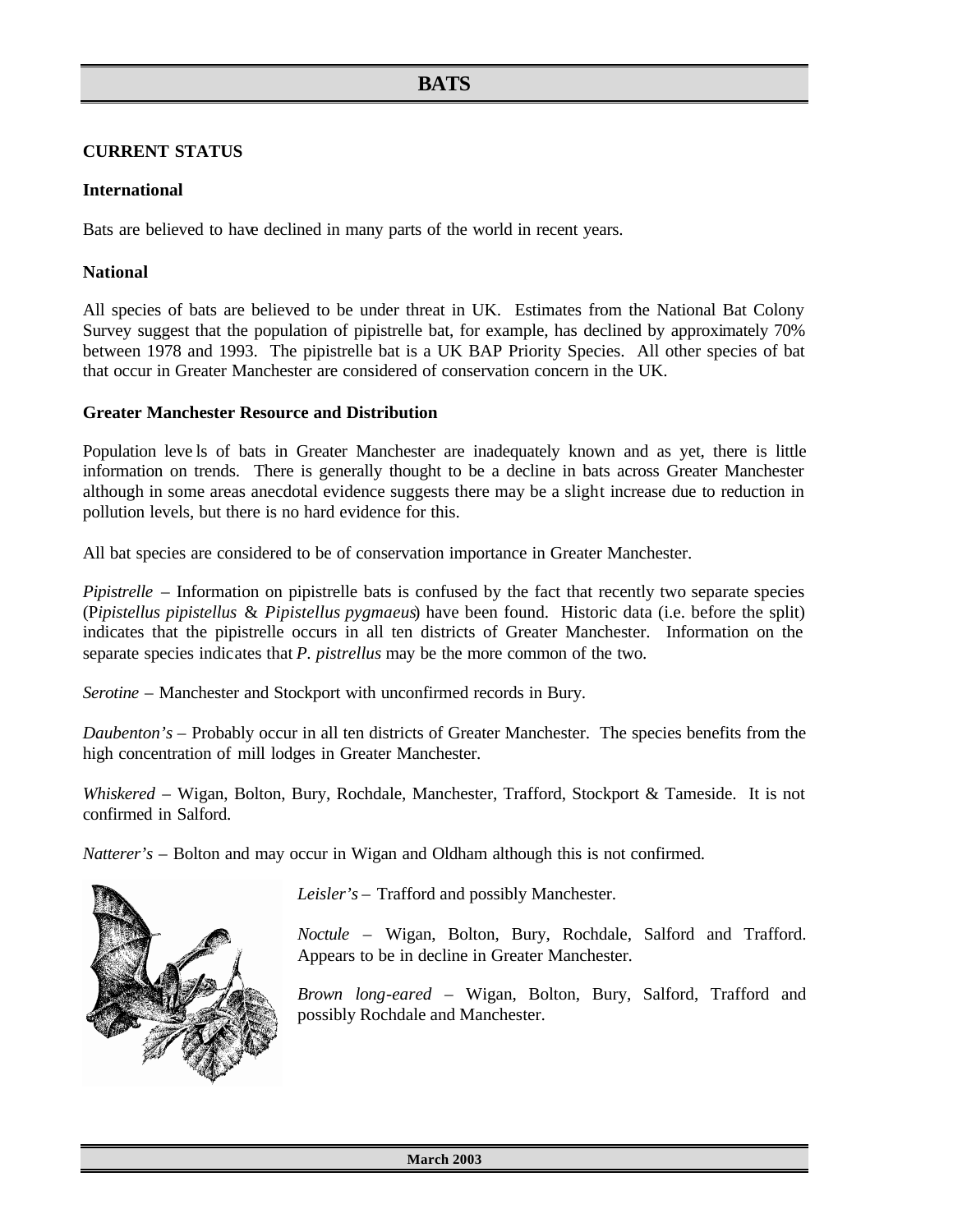# **Legal**

All bat species are protected by European and listed on Appendix III of the Bern Convention, Appendix II of the Bonn Convention and Annex IV of the Habitats Directive (1992). They are also protected in England under Schedule 2 of the Conservation (Natur al Habitats, etc.) Regulations 1994 and Schedule  $5 \& 6$  of the Wildlife and Countryside Act 1981 (as amended). As such, they are a material consideration in determining planning applications.

A licence is required to be able to handle bats and enter roost sites.

# **CURRENT FACTORS AFFECTING THE SPECIES**

#### **International**

Unknown**.**

## **National**

- Reduction of insect prey abundance, due to high intensity farming practice and inappropriate riparian management.
- Loss of feeding habitats in general to development (housing and roads).
- Loss of insect rich feeding habitat and flyways due to loss of wetlands, hedgerows and other suitable prey habitats.
- Loss of summer and winter roosting sites in buildings, caves, bridges and old trees.
- Disturbance and destruction of roosts, including loss of maternity roosts due to demolition, renovation work and the use of toxic timber treatment chemicals.
- Deliberate exclusion from house roosts, both legally and illegally.
- Deliberate killing of roosting bats when their presence is unwe lcomed and through acts of vandalism.

#### **Greater Manchester**

In addition to the above factors affecting bats, those listed below are particularly relevant to the Greater Manchester area. The negative factors are those that are thought to contribute to the decline of bat populations. The positive factors are those measures that may already be assisting in the conservation of the species:

| <b>Positive factors</b>                                                                      | <b>Negative factors</b>                                                 |
|----------------------------------------------------------------------------------------------|-------------------------------------------------------------------------|
| Some bat habitats are included within SBIs which   Summer roosts:                            |                                                                         |
| afford some                                                                                  | protection to inappropriate Destruction of roosts through renovation in |
| development through the statutory planning houses including painting barge boards, replacing |                                                                         |
| process.                                                                                     | with UPVC and re-roofing.                                               |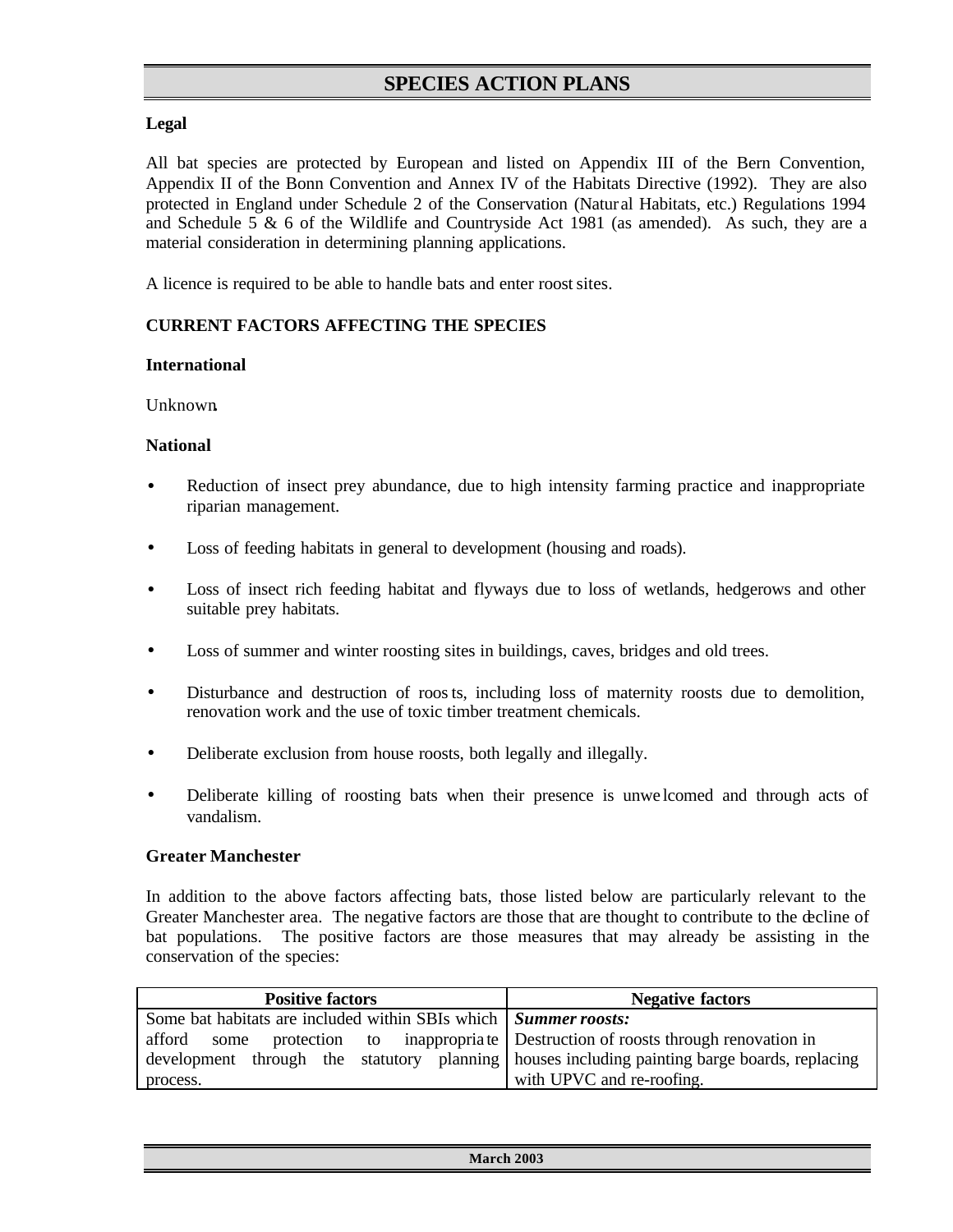| <b>Positive factors</b>                                                                                                                                                                                                                   | <b>Negative factors</b>                                                                                                         |  |
|-------------------------------------------------------------------------------------------------------------------------------------------------------------------------------------------------------------------------------------------|---------------------------------------------------------------------------------------------------------------------------------|--|
|                                                                                                                                                                                                                                           | Summer roosts (continued):                                                                                                      |  |
| The legal protection of bats make it illegal to<br>"intentionally or deliberately kill, injure or<br>capture bats"; "deliberately disturb bats (whether<br>in a roost or not)" and "damage, destroy or<br>obstruct access to bat roosts". | Exclusion of bats from their roosting places by<br>obstruction of roost entrances.                                              |  |
| Therefore, a bat survey is required when<br>development is planned where structures or<br>habitats exist that may be bat roosts.                                                                                                          |                                                                                                                                 |  |
| Adoption of Bolton BAP as Supplementary Re-pointing of bridges.<br>Planning Guidance in which there is an action<br>plan for bats.                                                                                                        |                                                                                                                                 |  |
|                                                                                                                                                                                                                                           | Conversion of barns to dwellings.                                                                                               |  |
|                                                                                                                                                                                                                                           | Felling of mature trees                                                                                                         |  |
|                                                                                                                                                                                                                                           | The inappropriate use of insecticide and<br>rodenticides.                                                                       |  |
|                                                                                                                                                                                                                                           | Use of timber treatments at inappropriate times or                                                                              |  |
|                                                                                                                                                                                                                                           | inappropriate ways, even "bat friendly" products.                                                                               |  |
|                                                                                                                                                                                                                                           | Deliberate disturbance by leaving lights and                                                                                    |  |
|                                                                                                                                                                                                                                           | radios on to deter bats from roosts.<br>This is a<br>serious problem for nursing females.                                       |  |
|                                                                                                                                                                                                                                           | <b>Winter roosts:</b>                                                                                                           |  |
|                                                                                                                                                                                                                                           | Repointing of walls containing cavities<br>Felling of mature and dead trees                                                     |  |
|                                                                                                                                                                                                                                           | Demolition<br>of<br>walls/buildings/bridges<br>and<br>culverts when bats are hibernating.                                       |  |
|                                                                                                                                                                                                                                           | <b>Autumn roosts:</b>                                                                                                           |  |
|                                                                                                                                                                                                                                           | As summer roosts although bats<br>are less<br>vulnerable once their young are independent and<br>when they are not hibernating. |  |
|                                                                                                                                                                                                                                           | <b>Feeding habitat/commuting routes:</b>                                                                                        |  |
|                                                                                                                                                                                                                                           | Direct loss through development                                                                                                 |  |
|                                                                                                                                                                                                                                           | Direct loss through inappropriate management                                                                                    |  |
|                                                                                                                                                                                                                                           | e.g. intensive management of roadside verges and<br>parkland, removal of standing dead wood and                                 |  |
|                                                                                                                                                                                                                                           | decaying, trees and removal of scrub.                                                                                           |  |
|                                                                                                                                                                                                                                           | Intensification of farming practices e.g. increased                                                                             |  |
|                                                                                                                                                                                                                                           | field size resulting in loss of field boundaries, use                                                                           |  |
|                                                                                                                                                                                                                                           | of pesticides and use of worming products.                                                                                      |  |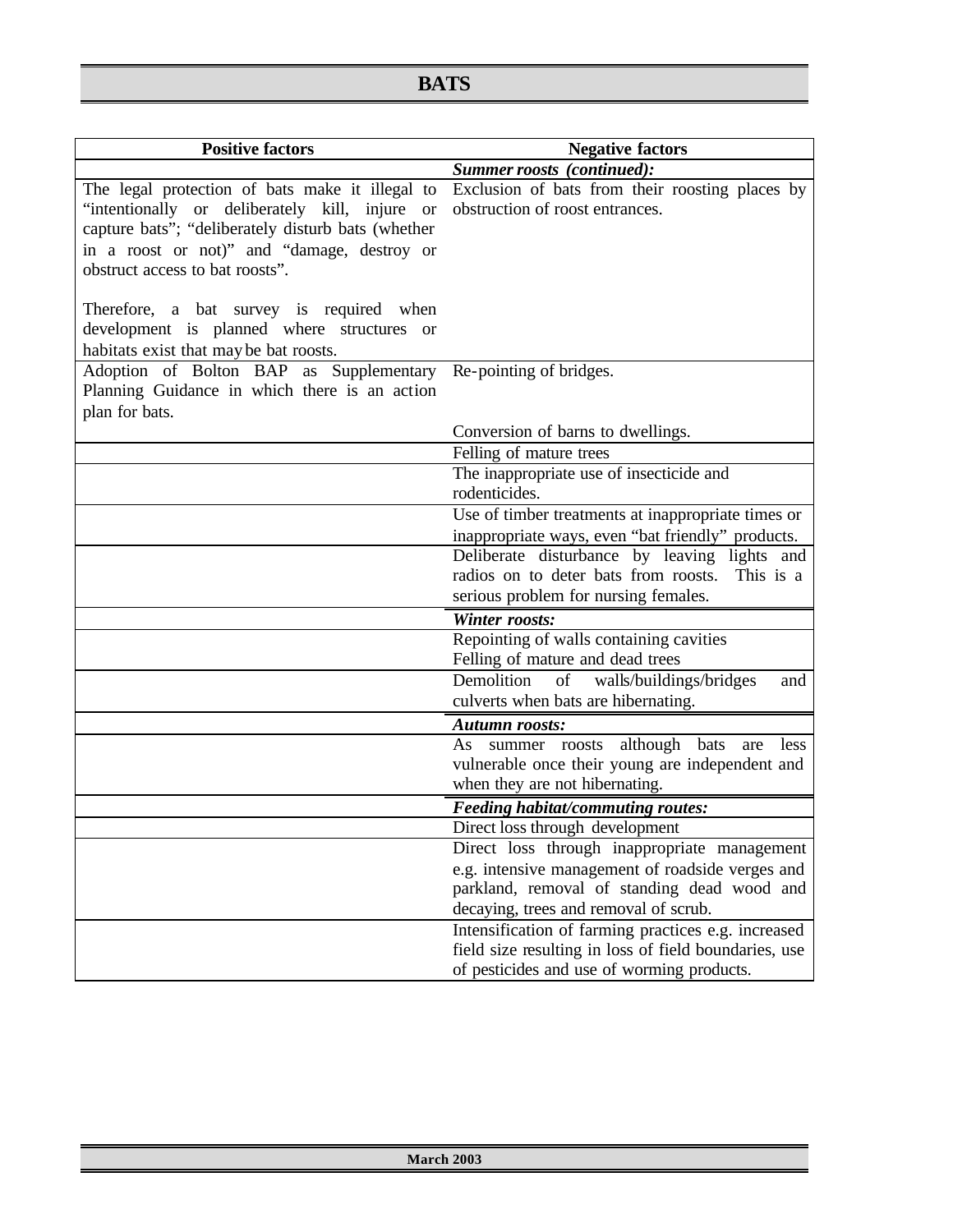# **LONG TERM TRENDS AND POTENTIAL THREATS**

## *All roost sites*

- Accelerating loss of traditional roost sites in older buildings especially barn conversions.
- Increased pressure from development.
- Intolerance of roost owners to the presence of bats.

## *Feeding habitat/commuting routes*

- Increased pressure from development.
- Many pipistrelle colonies depend on scrub that has developed on "derelict" sites in conjunction with residential gardens.
- Loss of mill lodges (which particularly affects Daubenton's).
- Effects of climate change are uncertain but possible scenarios include both positive and negative effects. Change may have advantages in that insect prey such as midges could increase as the climate gets wetter but temperature changes could also have a negative impact on hibernation survival.

# **CURRENT ACTION**

#### **National**

- The National Bat Colony Survey has monitored many roosts since 1978.
- DEFRA is funding a National Bat Monitoring Programme which is carried out by the Bat Conservation Trust and volunteers.
- Research into bat distribution and habitat preference is being undertaken by JNCC and others.

#### **Greater Manchester**

- The South Lancashire Bat Group (SLBG) works across most of Greater Manchester to monitor bat roosts, feeding areas and commuting routes. In addition in November 2002 the Greater Manchester Bat Group (GMBG) was formally created which covers all of Greater Manchester. Records are lodged with Bolton Museum, but remain the property of the bat group and member concerned.
- SLBG/GMBG, English Nature Volunteers, the Wildlife Trusts and local authority ecologists/countryside staff work to promote awareness of bats to the general public, local authorities and developers.
- Projects undertaken under the auspices of organisations such as Red Rose Forest and the Mersey Basin Campaign will increase the amount of suitable habitat for bats.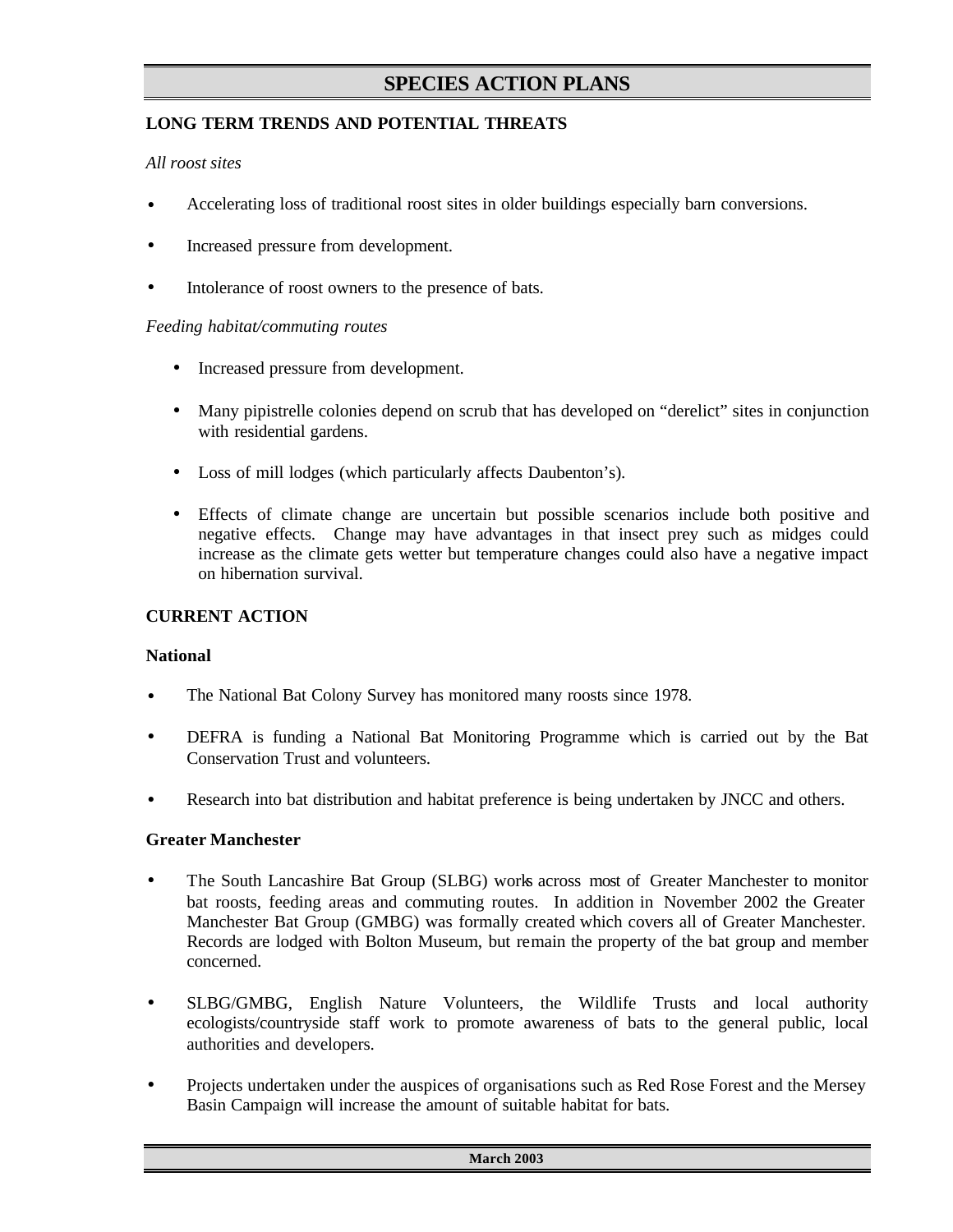# **OBJECTIVES**

### **National**

The only national action plan covering bats known to occur in Greater Manchester is for Pipistrelles. The national conservation objectives are:

- Maintain the existing population size of *Pipistrellus pipistrellus* and *Pipistrellus pygmaeus*.
- Maintain the existing geographical range of *P. pipistrellus* and *P. pygmaeus.*
- Restore population size of *P. pipistrellus* and *P. pygmaeus* to pre-1970 numbers.

#### **Greater Manchester**

In Greater Manchester, national targets and local aspirations have been translated into the following broad objectives:

To maintain and wherever possible increase the size and number of current colonies - making the national target species, the pipistrelle, the main focus of initial action. Consider the needs of all species present in Greater Manchester, especially those that have a particular stronghold in the area and those that are under particular threat.

| <b>Objective</b>                         | <b>Targets</b>                                |
|------------------------------------------|-----------------------------------------------|
| Determine the current distribution of    | Collect and collate records of bats and       |
| bats in Greater Manchester               | produce distribution map by 2004.             |
|                                          |                                               |
|                                          | Establish up-to-date baseline through         |
|                                          | surve y.                                      |
| Maintain the distribution and range of   | No further loss of bat populations or habitat |
| bat populations and habitats in Greater  | from the level indicated by survey.           |
| Manchester and prevent further losses    |                                               |
| and fragmentation                        |                                               |
| Increase the distribution and abundance  | Identify the potential range for expansion    |
| of bats and suitable habitats in Greater | by the end of 2006.                           |
| Manchester without reducing the area of  |                                               |
| other valuable habitats and species      | Increase the number of and enhance the        |
|                                          | quality of roosting sites, feeding habitat    |
|                                          | and commuting routes with the aim of          |
|                                          | increasing bat population levels within       |
|                                          | Greater Manchester by 2010.                   |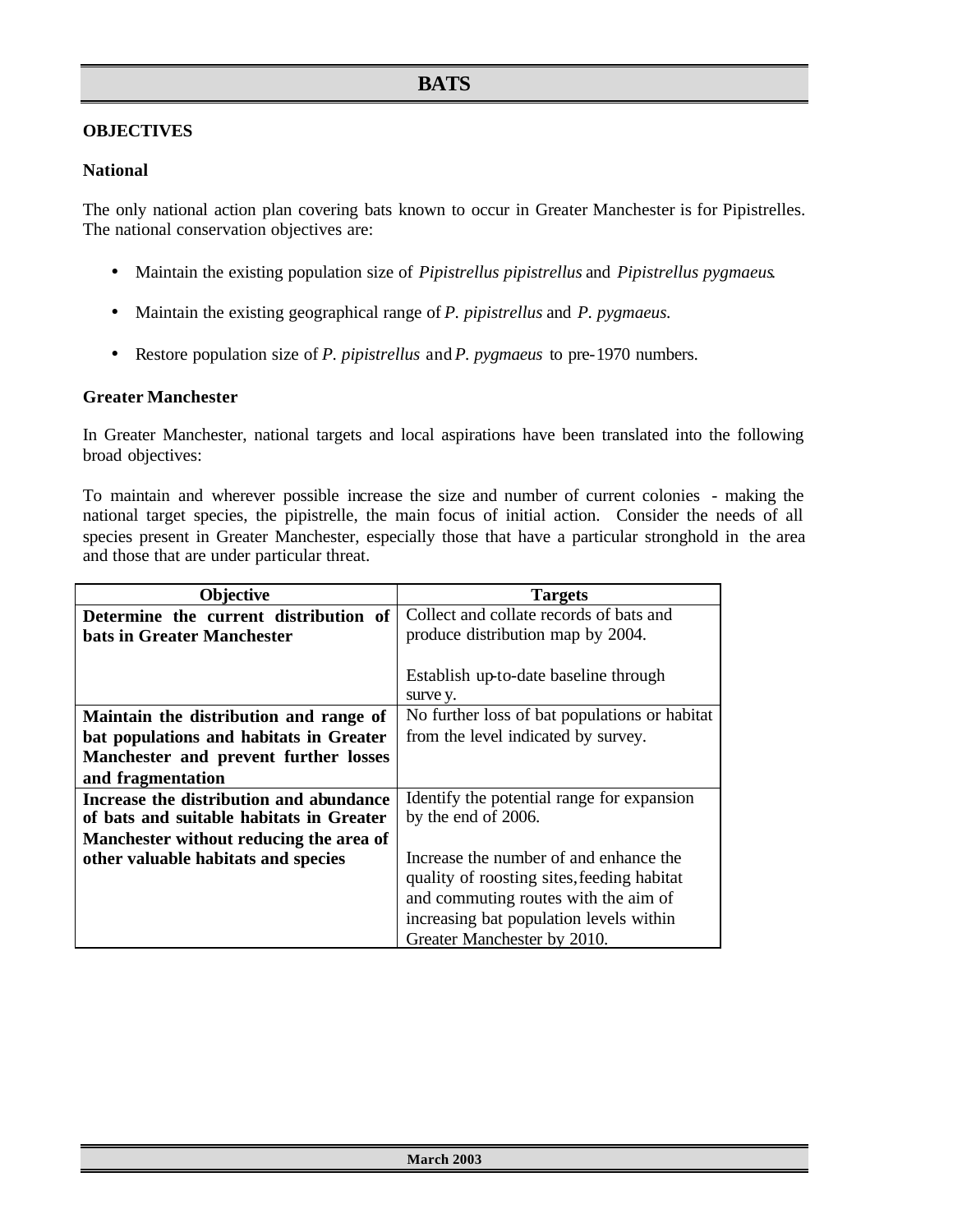# **PROPOSED ACTION**

| <b>Action</b>                                                                                                                                                                                                                                                                                                                                                        | <b>Lead Body</b>              | <b>Timetable</b><br>for Action |
|----------------------------------------------------------------------------------------------------------------------------------------------------------------------------------------------------------------------------------------------------------------------------------------------------------------------------------------------------------------------|-------------------------------|--------------------------------|
| 1. Policy                                                                                                                                                                                                                                                                                                                                                            |                               |                                |
| Ensure the importance of bats and their associated<br>habitats is recognised and protection policies are<br>included in appropriate plans and strategies. Eg: UDP,<br>supplementary planning guidance, Red Rose Forest,<br>Pennine<br>Edge<br>Forest<br>strategies,<br>nature<br>conservation/wildlife strategies.                                                   | <b>EN/GMEU/</b><br>LA's       | 2006                           |
| all planning applications are adequately<br>Ensure<br>assessed in relation to their impact on bats' habitat:<br>that loss or damage is avoided and that opportunities<br>are taken for enhancement and creation. Ensure that<br>proposed changes to licensing/derogation are fully<br>integrated with planning application assessment where<br>bats may be affected. | LA's/GMEU/<br><b>WTs</b>      | Ongoing                        |
| Ensure that UDPs and all other planning policy or<br>mapping documents take full account of the UK<br>Biodiversity Action Plan, A Biodiversity Audit for<br>North West England and the Greater Manchester<br>Biodiversity Action Plan. Ensure that proposed<br>changes to the Town and Country Planning system<br>fully integrates biodiversity requirements.        | LAS/EN/<br><b>GMEU</b>        | 2006                           |
| Ensure UDPs contain adequate policies for the<br>retention of valuable wildlife habitat including bat<br>feeding territories, ancient trees, corridors (including<br>commuting routes) and stepping stones.                                                                                                                                                          | LAs/EN/<br><b>GMEU</b>        | 2006                           |
| Endeavour to promote the conservation requirements<br>of bats when reviewing and adjusting in agri-<br>environment schemes                                                                                                                                                                                                                                           | <b>DEFRA/</b><br><b>FRCA</b>  | Ongoing                        |
| Ensure all local authorities are distributing advisory<br>leaflets with all planning application forms.                                                                                                                                                                                                                                                              | LAs                           | Ongoing                        |
| Develop standard procedure for dealing with reports of   LAs/GMEU/<br>bats by, for example local people, in relation to<br>planning issues within LAs. Ensure consistency of<br>approach across the Greater Manchester Boroughs.                                                                                                                                     | <b>GMBG/SLBG</b><br>/EN       | <b>By 2004</b>                 |
| 2. Site and Species Safeguard                                                                                                                                                                                                                                                                                                                                        |                               |                                |
| Identify and safeguard key sites for bat roosts and<br>foraging areas through designation of SBI and, where<br>appropriate LNRs or SSSIs.                                                                                                                                                                                                                            | <b>GMBG/SLBG</b><br>/GMEU/LAs | 2007                           |
| Cross reference all known roosts and foraging areas<br>with SBIs. Record known sites onto electronic<br>biological recording system and ideally onto Map<br>based Geographical Information System.                                                                                                                                                                   | <b>GMBG/SLBG</b><br>/GMEU/EN  | <b>By 2004</b>                 |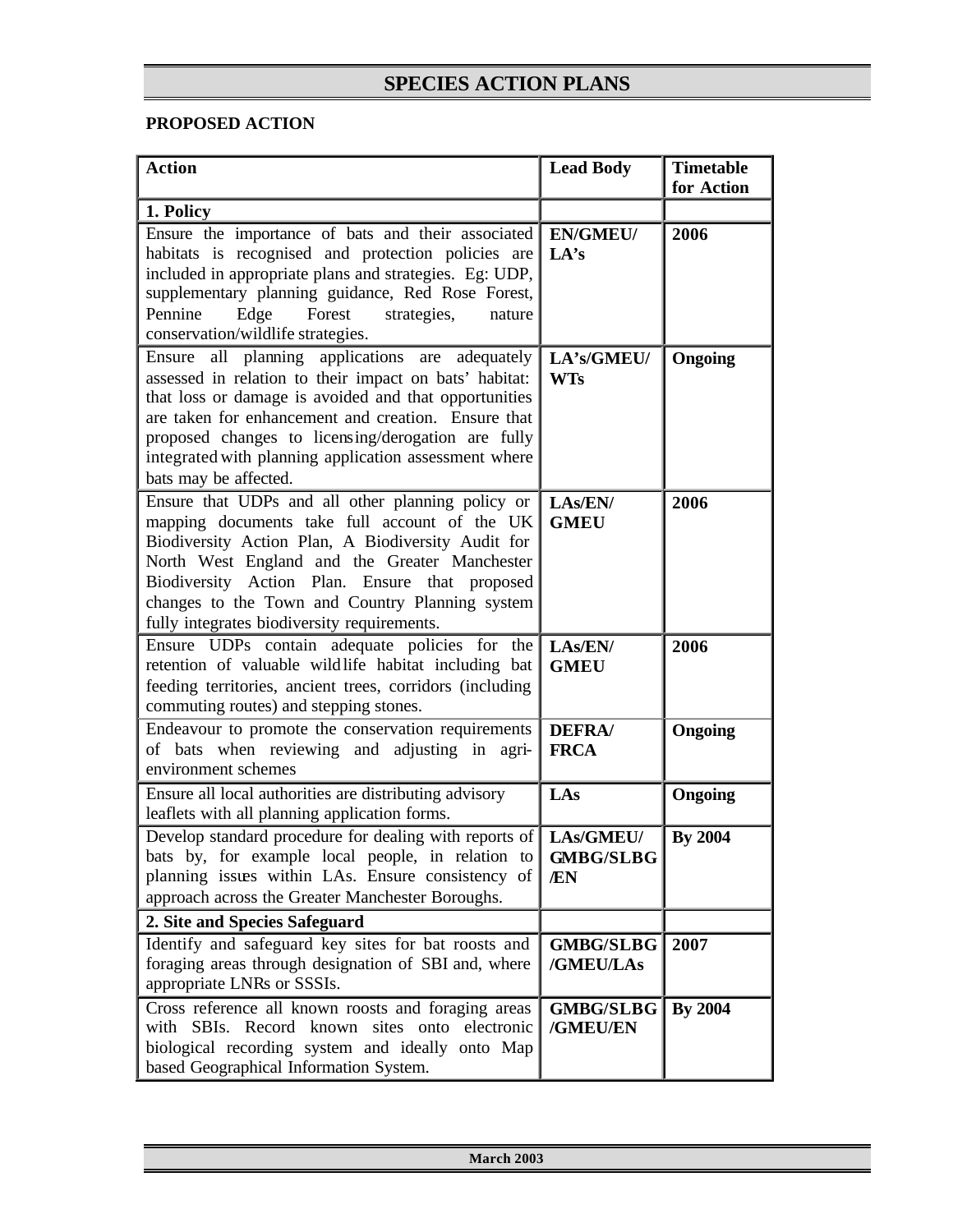| <b>Action</b>                                                                                                                                                                                                                                                                                                    | <b>Lead Body</b>                  | <b>Timetable</b><br>for Action |
|------------------------------------------------------------------------------------------------------------------------------------------------------------------------------------------------------------------------------------------------------------------------------------------------------------------|-----------------------------------|--------------------------------|
| Identify and secure areas for potential expansion of bat<br>habitat to reduce isolation and fragmentation of<br>roosting sites and feeding corridors.                                                                                                                                                            | <b>All BAP</b><br><b>Parters</b>  | 2006                           |
| Contribute to the implementation of rele vant species<br>and habitat action plans associated with bats.                                                                                                                                                                                                          | <b>All BAP</b><br>partners        | Ongoing                        |
| Develop and implement criteria for including roost<br>sites, feeding habitat and commuting routes within or<br>around SBIs.                                                                                                                                                                                      | <b>GMEU</b>                       | <b>By 2004</b>                 |
| Ensure that existing information on the location of all<br>roost sites, foraging areas and commuting routes is<br>accessible to local planning authorities.                                                                                                                                                      | <b>GMBG</b><br><b>SLBG/EN</b>     | <b>By 2004</b>                 |
| Ensure that any new information on the location of<br>roosts and bat foraging areas is made accessible to<br>local planning authorities.                                                                                                                                                                         | GMBG/<br><b>SLBG/EN</b>           | Ongoing                        |
| Ensure mitigation measures for bats in development<br>proposals are approved as part of planning application<br>and subsequently, appropriately licensed or derogated<br>and implemented. Also that each Borough reports<br>annually to the Sec State on all Derogations.                                        | EN/LA's                           | Ongoing                        |
| 3. Land management                                                                                                                                                                                                                                                                                               |                                   |                                |
| Promote and encourage positive management of bat<br>habitat where the species is known to occur with<br>landowners, occupiers and voluntary conservation<br>bodies through long-term conservation management<br>plans or agreements. Ensure guidelines widely<br>available and accessible to interested parties. | <b>All BAP</b><br><b>Partners</b> | <b>Ongoing</b>                 |
| Encourage retention by landowners and managers of<br>old and dead trees that are suitable as bat roosts<br>especially through local authority arboricultural<br>departments and agri-environment agreements.                                                                                                     | <b>All BAP</b><br><b>Partners</b> | Ongoing                        |
| Promote planting and suitable management of<br>hedgerows, field margins and lines of trees especially<br>through local authority land management departments<br>and agri-environmental agreements – monitor on<br>annual basis.                                                                                  | <b>All BAP</b><br><b>Partners</b> | Ongoing                        |
| <b>4. Species Management</b>                                                                                                                                                                                                                                                                                     |                                   |                                |
| Develop a co-ordinated system of training, licensing<br>and deployment of conservation officers, planning<br>committee members, planning officers, councillors and<br>bat workers to ensure efficient and effective coverage<br>across all Boroughs.                                                             | EN/GMBG/<br><b>SLBG/WTs</b>       | <b>By 2004</b>                 |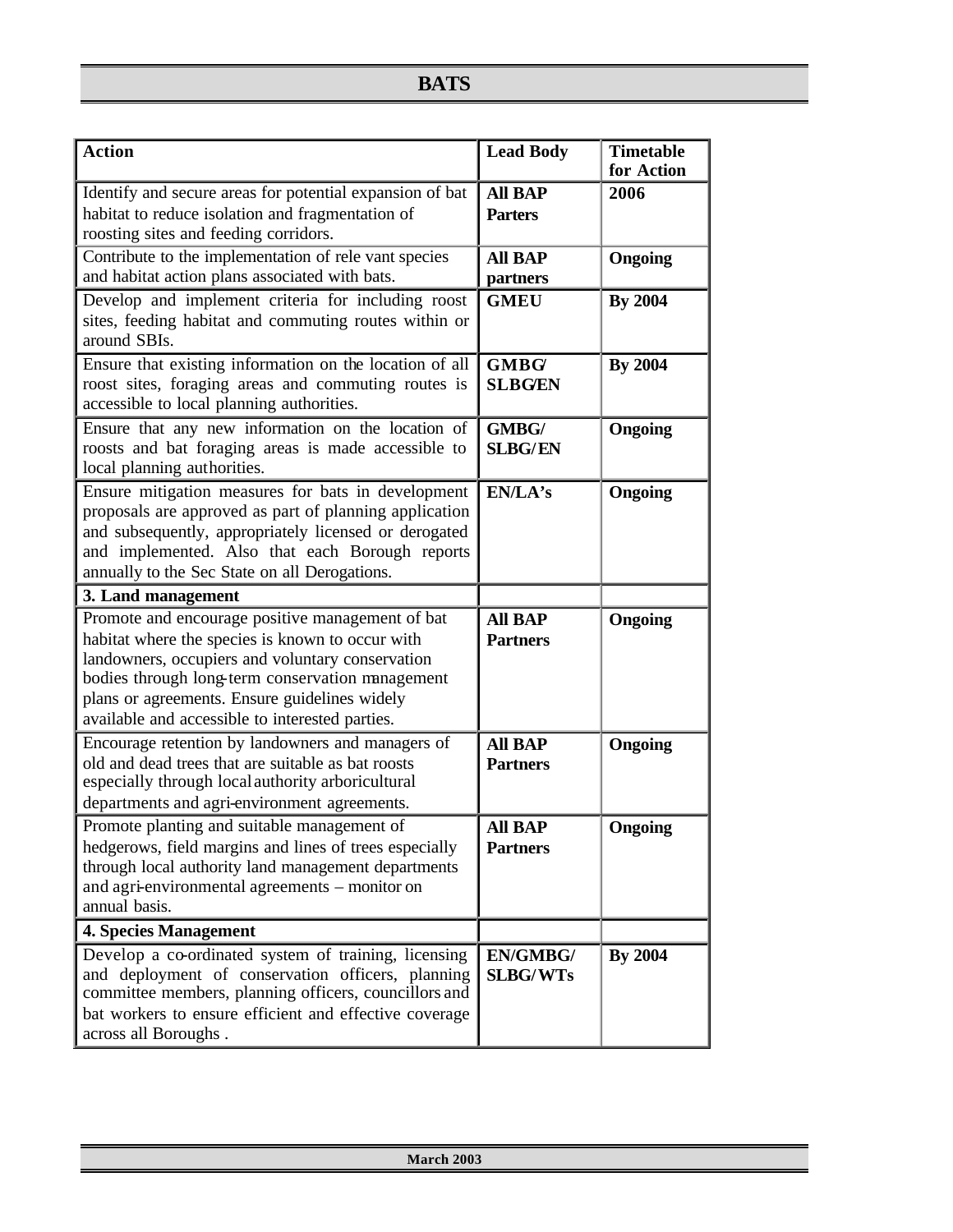| <b>Action</b>                                                                                                                                                                                                                          | <b>Lead Body</b>                                                                 | <b>Timetable</b> |
|----------------------------------------------------------------------------------------------------------------------------------------------------------------------------------------------------------------------------------------|----------------------------------------------------------------------------------|------------------|
|                                                                                                                                                                                                                                        |                                                                                  | for Action       |
| Encourage the provision of artificial roost sites<br>including the use of bat boxes and bat bricks in areas<br>of good foraging habitat.                                                                                               | <b>All BAP</b><br><b>Partners</b>                                                | Ongoing          |
| Targeting should include local authority schools with<br>mature trees, landowners with suitable trees through<br>the TPO register, developers and private landowners<br>through agri-environment schemes.                              |                                                                                  |                  |
| 5. Advisory                                                                                                                                                                                                                            |                                                                                  |                  |
| Develop and promote best practice for bat habitat<br>management, particularly the integration of<br>conservation management into agricultural practice.<br>Ensure guidelines widely available and accessible to<br>interested parties. | <b>EN/DEFRA/</b><br><b>FWAG/LAs/</b><br>GM<br><b>Biodiversity</b><br>Project     | 2006             |
| Eg: Good Practice for the conservation and<br>management of old and dead trees to benefit bat<br>species.                                                                                                                              | <b>GMEU/EN/</b><br>GMBG/<br><b>SLBG/WTs</b>                                      | <b>By 2005</b>   |
| Provide advice to landowners/occupiers where bats<br>occur on appropriate management regimes sympathetic<br>to the conservation of bat species.                                                                                        | <b>All BAP</b><br>partners                                                       | Ongoing          |
| Produce and disseminate best practice guidance in<br>form of fact sheets to the following:                                                                                                                                             | <b>Relevant</b><br><b>GMBAP</b><br><b>Working</b>                                | 2006             |
| <b>Building Industry/Planning</b><br>Tree surgeons/Foresters/Tree Wardens<br>Landowners and mangers<br>Highways departments<br>Schools<br>House and property owners                                                                    | Group                                                                            |                  |
| Establish demonstration sites to show good<br>conservation and management practice of bat habitats.                                                                                                                                    | LA's/WTs/<br><b>Identified by</b><br><b>GM</b><br><b>Biodiversity</b><br>Project | 2008             |
| <b>6. Future Research and Monitoring</b>                                                                                                                                                                                               |                                                                                  |                  |
| 1. Collate existing records and identify gaps in<br>knowledge of bats.                                                                                                                                                                 | <b>Relevant</b><br><b>GMBAP</b><br><b>Working</b><br>Group                       | 2004             |
| If necessary undertake survey of bats using<br>2.<br>standardised and repeatable methodology.                                                                                                                                          | <b>All BAP</b><br><b>Partners</b>                                                | <b>From 2004</b> |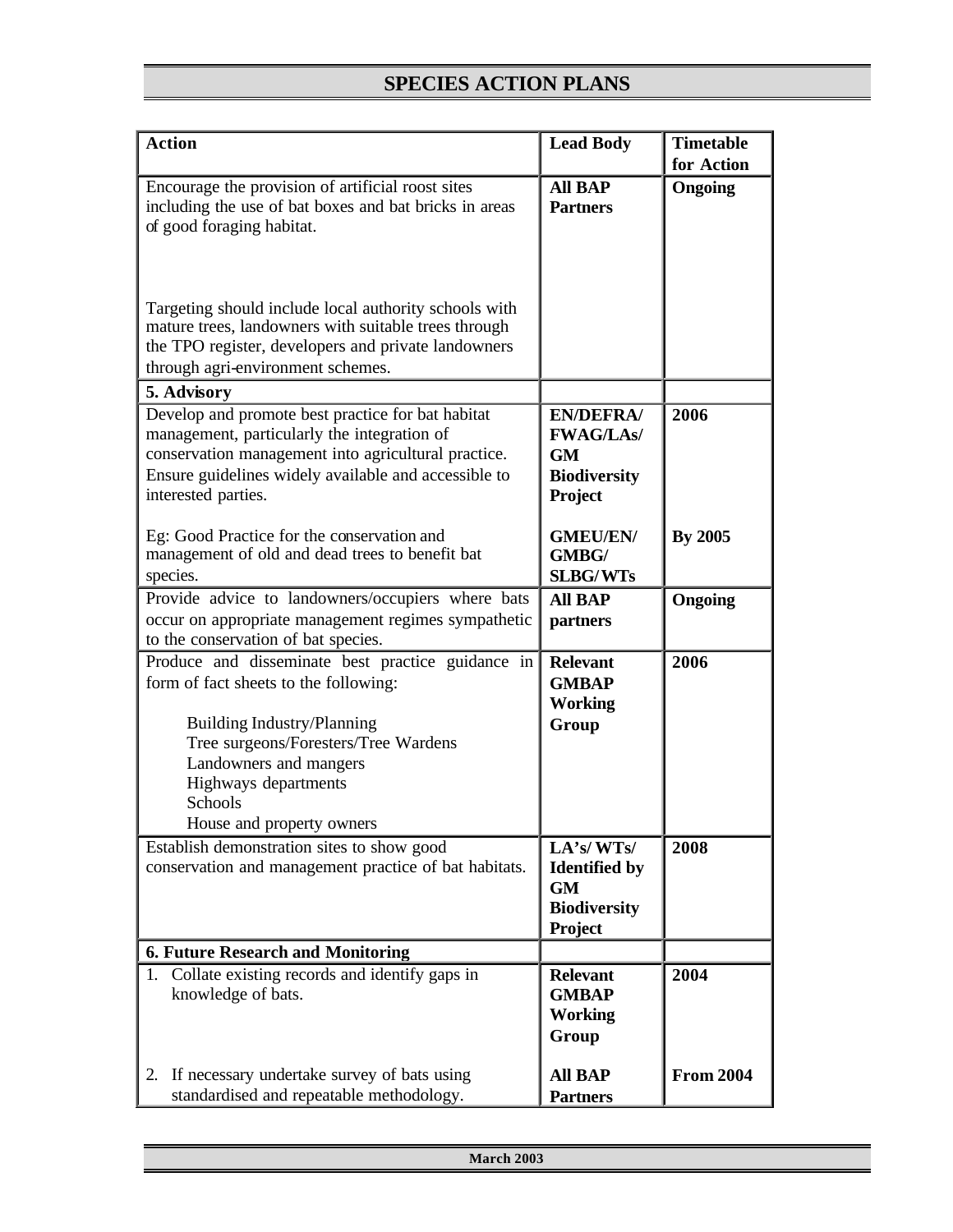# **BATS**

| <b>Action</b>                                                                                                                                                                                                                                                                                                     | <b>Lead Body</b>                                                                | <b>Timetable</b><br>for Action                                  |
|-------------------------------------------------------------------------------------------------------------------------------------------------------------------------------------------------------------------------------------------------------------------------------------------------------------------|---------------------------------------------------------------------------------|-----------------------------------------------------------------|
| Establish and maintain a central register of all sites<br>where species found sites including details of the<br>associated habitats<br>condition<br>of<br>and<br>potential<br>expansion areas. Make this information available to<br>key partners.                                                                | <b>GMEU/</b><br><b>Bolton</b><br>Museum/<br>Oldham<br><b>Museum</b>             | 2004                                                            |
| Produce distribution map of known bat roosts,<br>important foraging areas and commuting routes.                                                                                                                                                                                                                   | <b>GMBG/SLBG</b><br>/GMEU/EN/<br><b>WTs</b>                                     | <b>By 2004</b><br>(regularly<br>update with<br>new<br>records). |
| Contribute to increasing information on UK bats by<br>submitting information from GM register to National<br>Biodiversity Network web based catalogue of survey<br>information. Such information should also be widely<br>available locally.                                                                      | <b>Biodiversity</b><br>Project<br><b>Officer</b>                                | When<br>established                                             |
| Ensure participation across Greater Manchester in<br>national initiatives for population assessment and<br>monitoring, for example the national bat monitoring<br>programme, and ensure that national information is fed<br>back into Greater Manchester.                                                         | <b>GMBG/SLBG</b><br>/EN/WTs                                                     | 2004                                                            |
| Develop and implement appropriate surveillance and<br>monitoring programmes to assess progress towards<br>action plan targets.<br>Examples:                                                                                                                                                                       | <b>Biodiversity</b><br><b>Steering</b><br>Group                                 | 2004                                                            |
| Establish a baseline monitoring scheme for all bat<br>species in Greater Manchester including all roost<br>types, feeding habitats and commuting routes so that<br>realistic targets can be set for increasing bat population<br>levels and the effectiveness of efforts to do this can be<br>properly evaluated. | <b>Relevant</b><br><b>GMBAP</b><br><b>Working</b><br>Group/<br><b>GMBG/SLBG</b> | 2004                                                            |
| Undertake surveys of Pipistrelle bat maternity roosts to<br>determine the taxonomic status of Pipistrelle bats in<br>Greater Manchester.                                                                                                                                                                          | <b>GMBG/SLBG</b>                                                                | 2007                                                            |
| Monitor changes to habitats or farming practises that<br>may have implications for bats.                                                                                                                                                                                                                          | GMBG/SLBG                                                                       | Ongoing                                                         |
| Continue to support the work of GMBG/SLBG.                                                                                                                                                                                                                                                                        | <b>All BAP</b><br><b>Partners</b>                                               | <b>Ongoing</b>                                                  |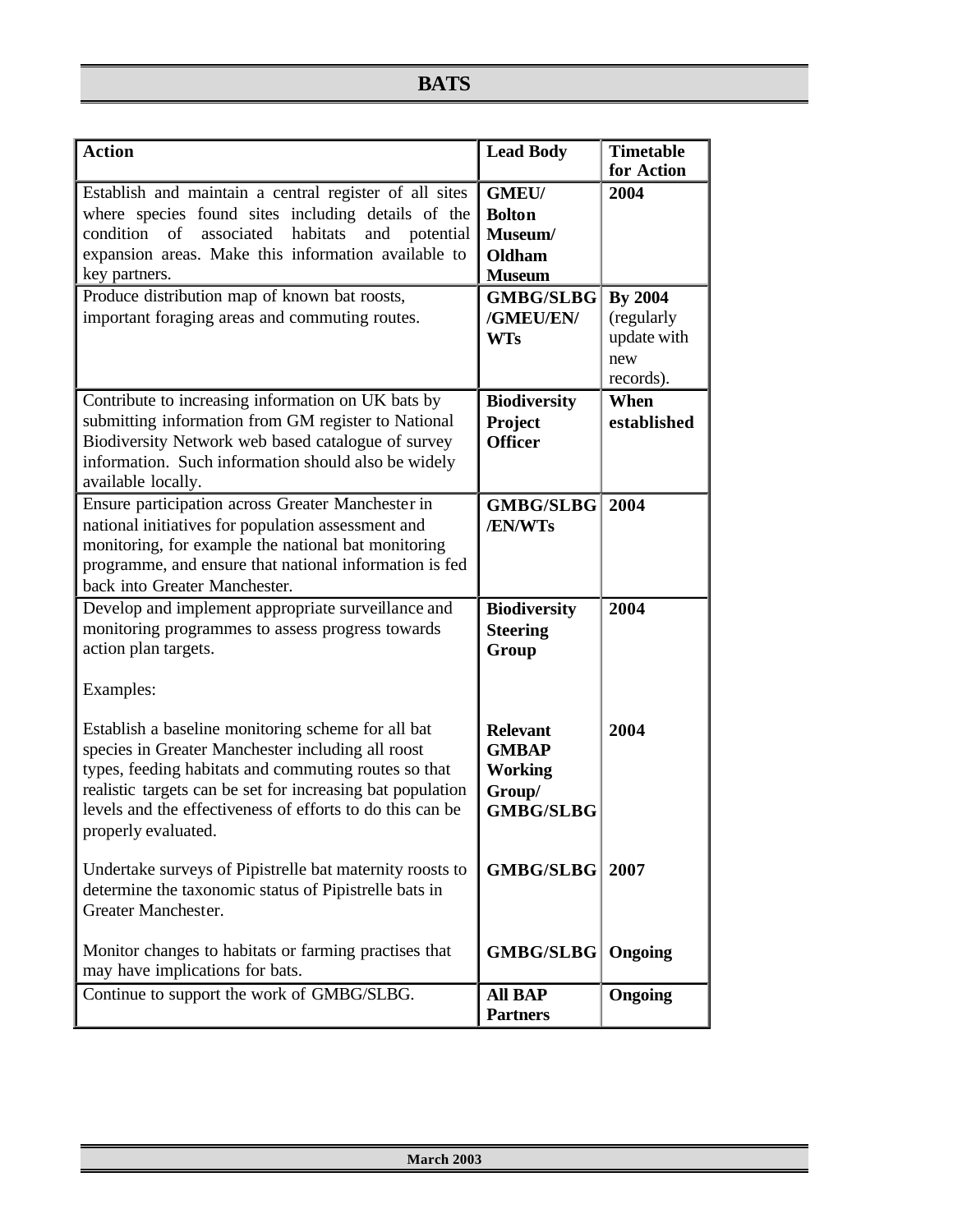| <b>Action</b>                                                                                                                                                                                                              | <b>Lead Body</b>                                                                                      | <b>Timetable</b>              |
|----------------------------------------------------------------------------------------------------------------------------------------------------------------------------------------------------------------------------|-------------------------------------------------------------------------------------------------------|-------------------------------|
| Develop links with universities and encourage research<br>on bats and associated flora and fauna                                                                                                                           | <b>Relevant</b><br><b>GMBAP</b><br><b>Working</b><br>Group/<br><b>Academic</b><br><b>Institutions</b> | for Action<br>2003<br>onwards |
| 7. Communication and Publicity                                                                                                                                                                                             |                                                                                                       |                               |
| Seek opportunities to raise the profile of bats in the<br>media and improve public awareness of its wildlife<br>and conservation value particularly amongst farmers<br>and their advisers.                                 | <b>All BAP</b><br>partners                                                                            | <b>Ongoing</b>                |
| Encourage public involvement in conservation<br>initiatives and promote access to demonstration sites.                                                                                                                     | <b>All BAP</b>                                                                                        | Ongoing                       |
| Publicise existing sites demonstrating good practice in<br>the management and conservation of bats and their<br>habitats ensuring information widely available to<br>landowners/managers.                                  | partners<br><b>All BAP</b><br>partners                                                                | <b>Ongoing</b>                |
| Develop a public campaign and recording initiative to<br>identify the location of bat roosts.                                                                                                                              | WTs/GMBG/<br><b>SLBG</b>                                                                              | 2004                          |
| Provide a programme of training for all ten local<br>authorities to ensure key officers are aware of their<br>legal obligations towards bats and how they may help<br>to conserve them.                                    | <b>GMEU/EN</b>                                                                                        | 2007                          |
| Develop and extend<br>public<br>current<br>awareness<br>campaigns such as bat walks and to include the<br>promotion of wildlife gardening as a means of<br>increasing sources of food for bats in urban areas -<br>annual. | <b>GMBG/SLBG</b><br>/WTs/LAs                                                                          | <b>Ongoing</b>                |
| Develop a phased programme to contact owners of<br>known roosts and foraging areas to encourage<br>protection and sympathetic management                                                                                   | <b>GMBGSLBG</b>                                                                                       | 2007                          |
| Produce press release for Greater Manchester on bats,<br>possibly tied into conference/seminar, to include where<br>people can get advice on bats from.                                                                    | <b>Relevant</b><br><b>GMBAP</b><br><b>Working</b><br>Group                                            | By end of<br>2004             |
| Development and promote a "bat pack" of educational<br>materials for use in schools and by key agencies<br>delivering environmental education in the region.                                                               | <b>WTs</b>                                                                                            | 2004                          |
| Promote best land management practice across Greater<br>Manchester and develop communication links with<br>land managers by holding a conference/seminar on<br>land management issues.                                     | <b>Relevant</b><br><b>GMBAP</b><br><b>Working</b><br>Group                                            | <b>By end 2004</b>            |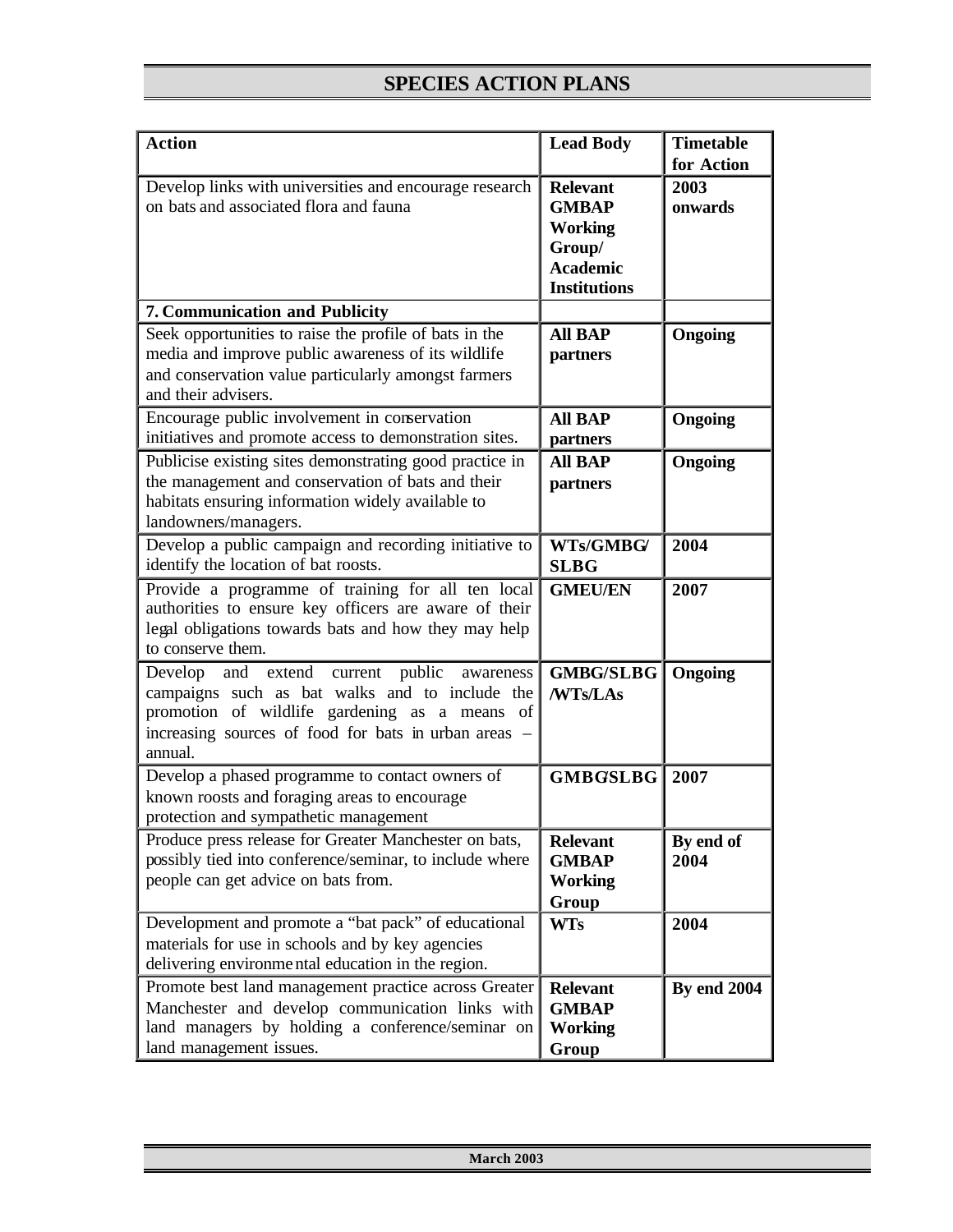# **BATS**

## **Abbreviations**

| <b>DEFRA</b> | Department of the Environment, Food and Rural Affairs |
|--------------|-------------------------------------------------------|
| EA           | The Environment Agency                                |
| EN           | <b>English Nature</b>                                 |
| FWAG         | Farming and Wildlife Advisory Group                   |
| <b>GMEU</b>  | Greater Manchester Ecology Unit                       |
| <b>GMBG</b>  | Greater Manchester Bat Group                          |
| LAs          | <b>Local Authorities</b>                              |
| <b>LNR</b>   | Local Nature Reserves                                 |
| <b>SBI</b>   | Site of Biological Importance                         |
| <b>SLBG</b>  | South Lancashire Bat Group                            |
| <b>SSSI</b>  | Site of Special Scientific Interest                   |
| <b>WTs</b>   | Wildlife Trusts                                       |

## **RESOURCE IMPLICATIONS**

#### **UK BAPs**

Not given

#### **Greater Manchester**

Ideally to meet the identifie d survey and monitoring needs and to satisfy legislation particularly in regarding to development control and checking of licences issued, a species protection officer at approximately £30,000 per year should be funded.

#### **Possible Sources of Funding**

European Life Funding Heritage Lottery Fund Landfill Tax Manchester Airport

# **RELATED ACTION PLANS**

# **UK BAPS**

Pipistrelle bat

## **Greater Manchester BAPS**

Woodlands Grasslands Ponds and Lodges Urban

Proposed for 2<sup>nd</sup> Tranche of GMBAP: Reservoirs, Rivers and Streams, Hedgerows